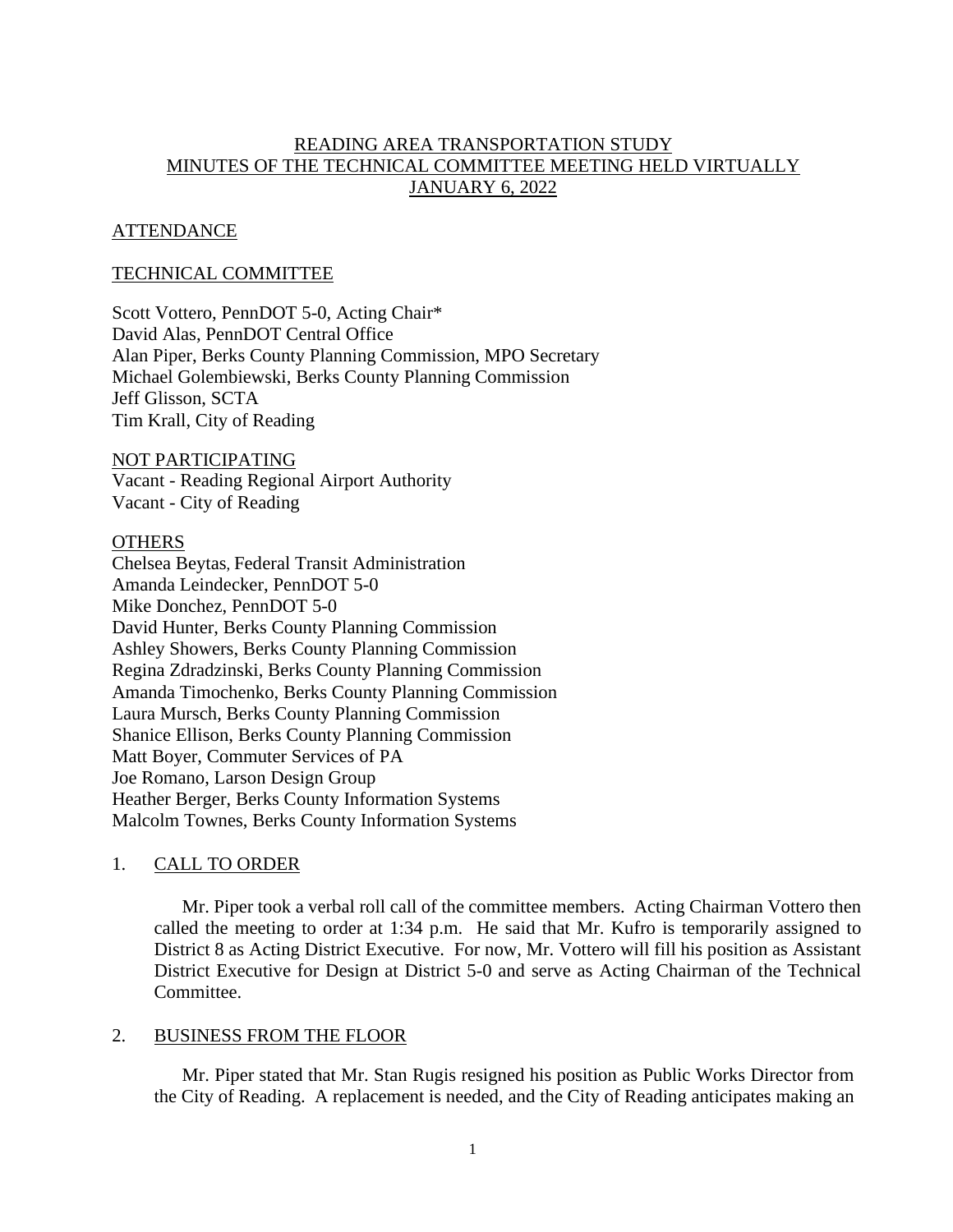appointment to that position at their re-organizational meeting at the end of January. They have tentatively identified Mr. Kyle Zeiber, from the Public Works Department, to fill that position. Mr. Krall said that Mr. Zeiber was just assigned to be Acting Public Works Director for the City of Reading. He is interested to join RATS, but needs time consider whether it will be him or someone else to fill the position that Mr. Rugis left.

Mr. Piper stated that Mr. Sroka resigned from the Reading Regional Airport Authority. We need to see who is nominated to take his place on the Technical Committee. Appointments need to be made by the Reading Regional Airport Authority.

# 3. REVIEW/APPROVAL OF MINUTES FROM NOVEMBER 4, 2021, TECHNICAL COMMITTEE MEETING

Acting Chairman Vottero asked if there were any questions or comments on the November 4, 2021 Technical Committee meeting minutes. There were no questions or comments.

MOTION: Mr. Golembiewski made a motion to approve the minutes from November 4, 2021, as presented. Mr. Alas seconded the motion and it passed unanimously.

# 4. ELECTION OF OFFICERS

Mr. Piper stated that, normally, nominations would have been done at the November meeting. He stated that the current slate of officers is the PennDOT Assistant District Executive for Design as Chairman, and the PennDOT Central Office representative is the Vice Chairman.

MOTION: Mr. Piper made a motion to re-nominate both positions for those seats. Mr. Krall seconded the motion and it passed unanimously.

## 5. PENNDOT REQUESTED AMENDMENTS/MODIFICATIONS TO FFY 2021-2024 TIP

Mr. Donchez gave an update on PennDOT's requested Amendments/Modifications to FFY 2021-2024 TIP from October 28, 2021 to December 22, 2021.

- There are four (4) Administrative Actions these deal with adjustments for revised design estimates for utility costs/estimates and the return of de-obligated funds to the region.
- There are two (2) Statewide Administrative Actions each of these involve shifting funding among existing projects to reflect current needs.
- There are no Amendments.

# 6. REVIEW/RECOMMENDATION ON DRAFT FFY 2022-2024 UNIFIED PLANNING WORK PROGRAM (UPWP)

Mr. Golembiewski stated that the Draft UPWP was sent to Federal Highway Administration (FHWA) and Federal Transit Administration (FTA) after the November RATS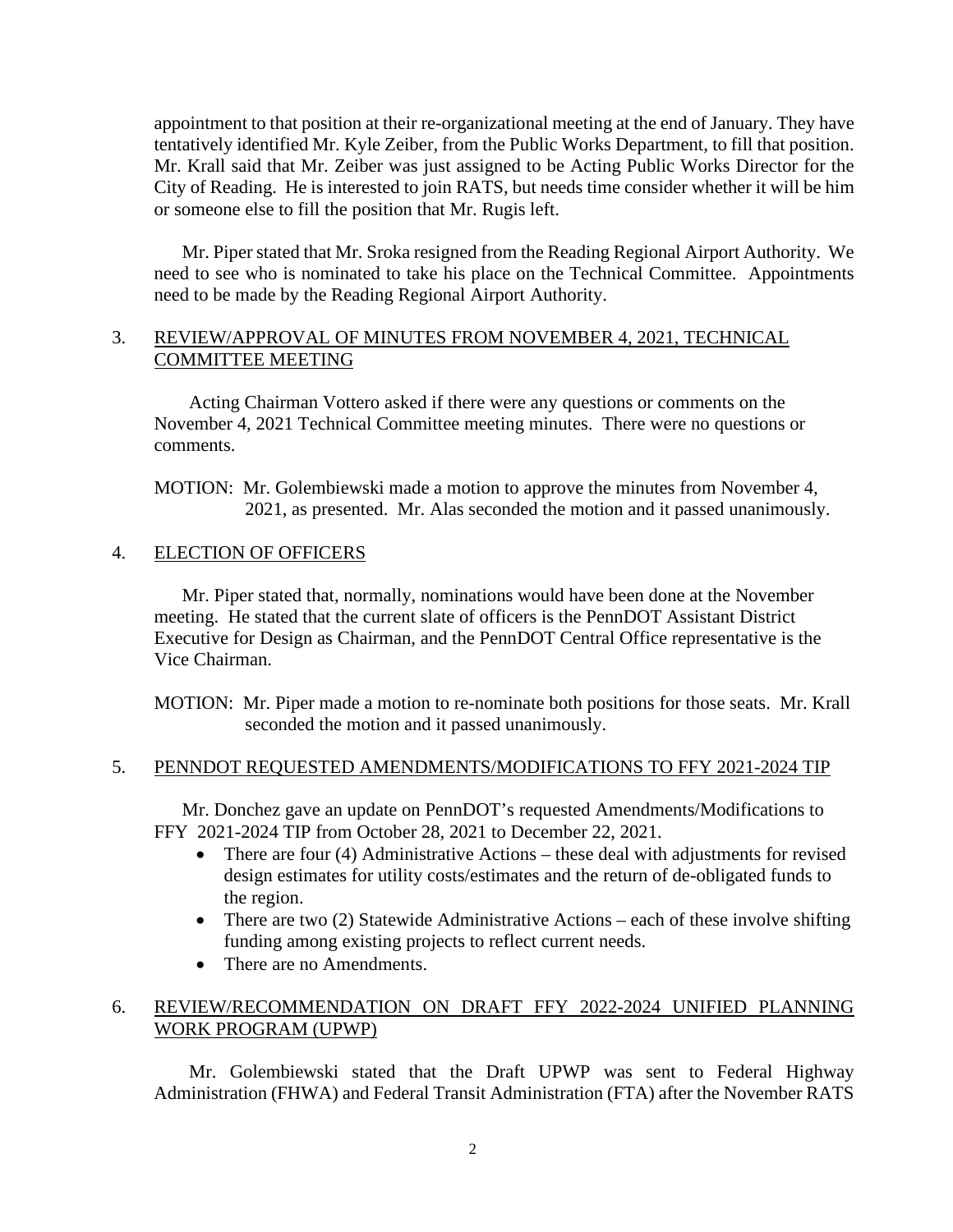MPO meeting for the required 30-day public comment period. We did receive comments back from PennDOT Central Office, FTA and FHWA. Most of the comments were minor grammatical issues.

Mr. Golembiewski reviewed the comments received and the actions taken to address them. They are:

- Mr. Mosca, from PennDOT Central Office, said he was pleased with the document. There were items missing including the overall financial charts for both years. We had them individually by work areas, but he wanted to see the charts overall for the entire document for each of the two years. The MPO included those charts. As well, the timeline charts were broken out for each individual work area, but he wanted to see them as one separate, complete chart for each of the two years. The charts were included. Also, the ten Federal Planning Factors were missing. This was a new requirement that was overlooked.
- Ms. Crobak, from FHWA, made comments that echoed what Mr. Mosca had recommended along with a concern that we did not show any projects that were considered as carryover projects. This is a new requirement that was added from FHWA. This was included with the document in each of the five work areas.
- Ms. Beytas, from FTA, echoed the prior two individuals' comments as well as pointing out other grammatical and typographical errors, which were fixed. There were references to federal legislation that was not included. The MPO included that as much as possible.

Mr. Golembiewski explained the layout of the work document. The nine work areas were combined into five while keeping the twenty original tasks. The fiscal charts are included for each year. After the fiscal charts, the timeline is identified along with carryover projects, deliverable projects are identified and the responsible party for completing them, and the text for each of the five work areas is included. This layout was done for each of the five work areas, as well as adding the overall charts requested in the front by year.

Ms. Beytas stated that she gave praise to RATS for their development of the UPWP and being able to streamline the document compared to the current UPWP. It is a nice document with great detail and background. The timeline was nice to see for FTA regarding the anticipated schedule for the different planning documents and planning procedures.

Mr. Alas stated that Mr. Mosca was not able to attend the meeting today but said that RATS did a great job with the work program and is looking forward to funding great products for RATS.

MOTION: Mr. Glisson made a motion that the Technical Committee recommend the adoption of the draft UPWP as presented to the Coordinating Committee. Mr. Piper seconded the motion and it passed unanimously.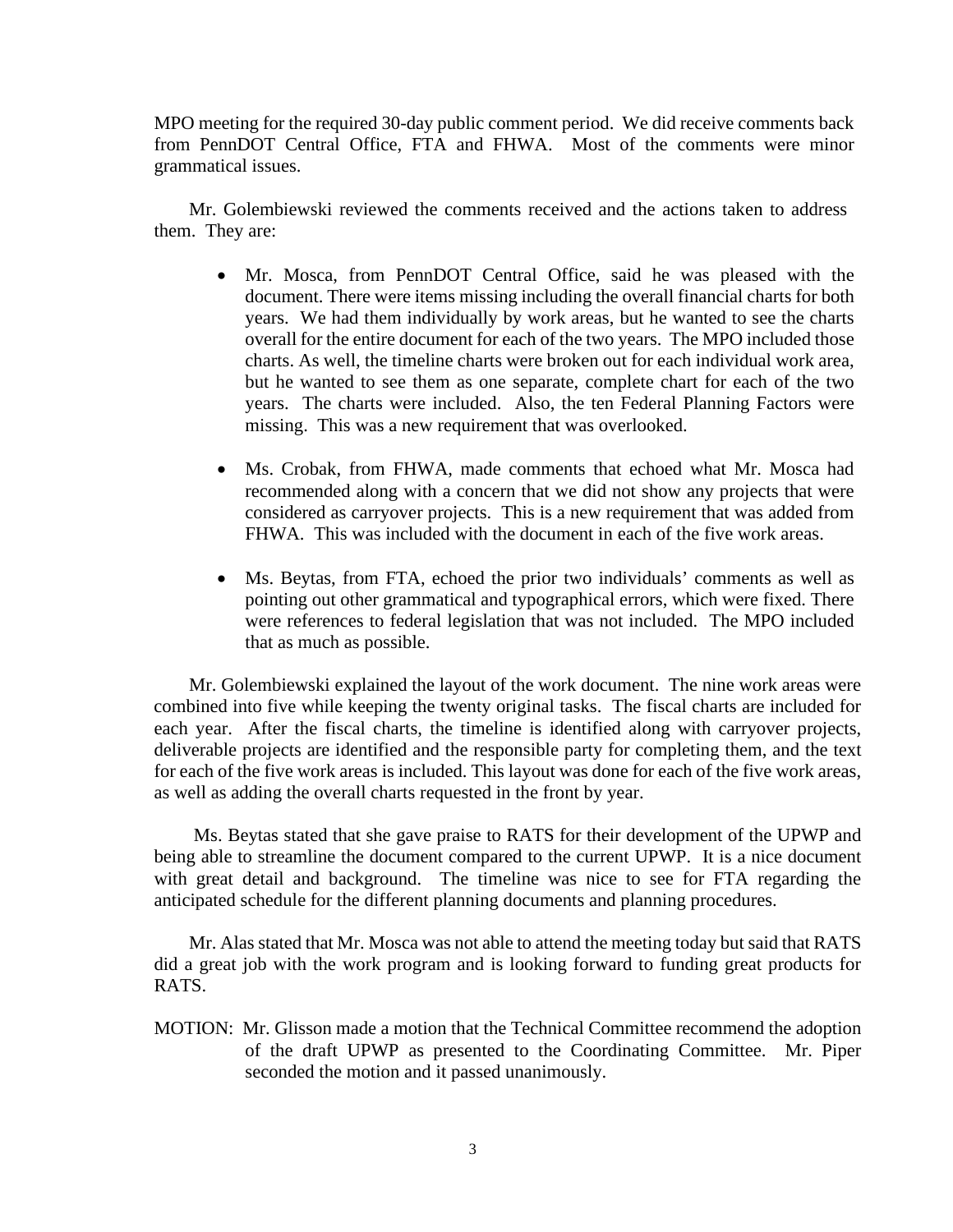# 7. UPDATE ON FFY 2023-2026 TRANSPORTATION IMPROVEMENT PROGRAM DEVELOPMENT (Highway/Bridge and Transit)

Mr. Piper stated that we were required to have the draft project listing done and submitted to PennDOT by the end of the calendar year. South Central Transit Authority (SCTA) completed their draft transit project listing and provided us with that information for inclusion in the submission to PennDOT. Our development of the highway and bridge draft project listing began back in August or September 2021. There was a total of 11 virtual meetings with the District, Central Office and the MPO to develop the draft Highway and Bridge Transportation Improvement Program (TIP).

Mr. Glisson gave an update on the Transit TIP. He stated that, for each Federal Fiscal Year (FFY), beginning in 2023, SCTA gave a list of projects that proposed to advance in each of the upcoming Federal Fiscal Years. This is fiscally constrained with Financial Guidance that was provided to SCTA. In each of the four Federal Fiscal Years, the authorities projected to receive \$3.7 million in Federal 5307 Funds, which is the standard source of grant funds received from the FTA. Federal 5339 funds are also received and SCTA is projected to receive \$425,000 in those funds on an annual basis. The source for these proposed projects come out of the Transit Assess Management Plan documentation and the Long-Range Transportation Plan.

SCTA is focused on maintaining a state of good repair for our system. For example, making sure fixed-route buses are replaced at the end of their 12-year useful life cycle and share-ride vehicles at the end of their 5-year useful life cycle. SCTA has been investing in their facilities to ensure they are maintained. There is a scale used under the Transit Asset Management Program for ranking facilities. The goal is for those facilities to be ranked as a 4 or 5 on that scale. These projects will help achieve our Performance Targets that were established under the Transit Asset Management Program. Funds are invested in vehicle replacement and in facility upgrades and improvements. There is solar panel installation planned at the Operations Center and the Berks Transportation Center (BTC). Solar panels would be installed on the rooftops of both buildings. This will have a positive impact on the operating budget and will reduce the cost of electric usage.

Mr. Glisson stated that there are other additional improvements identified and proposed and we continue to focus on investing in bus shelters.

Based on the proposed listed projects, the total investment would be \$6l million over the four years. A significant part of those funds is in the operating assistance that is allocated to BARTA from the State (Section 1513) which is allocated based on a formula that includes revenue, ridership, and population.

Mr. Piper noted that there is nothing included on the table in the CMAQ Line Item as this time. In prior years we had allocated \$900,000 per year to SCTA for vehicle replacements. Based on the new funding, that allocation was not necessary during these four years. Mr. Glisson agreed, stating that based on new funding through the Infrastructure Bill and past investments of funds in bus replacements, SCTA does not anticipate needing additional CMAQ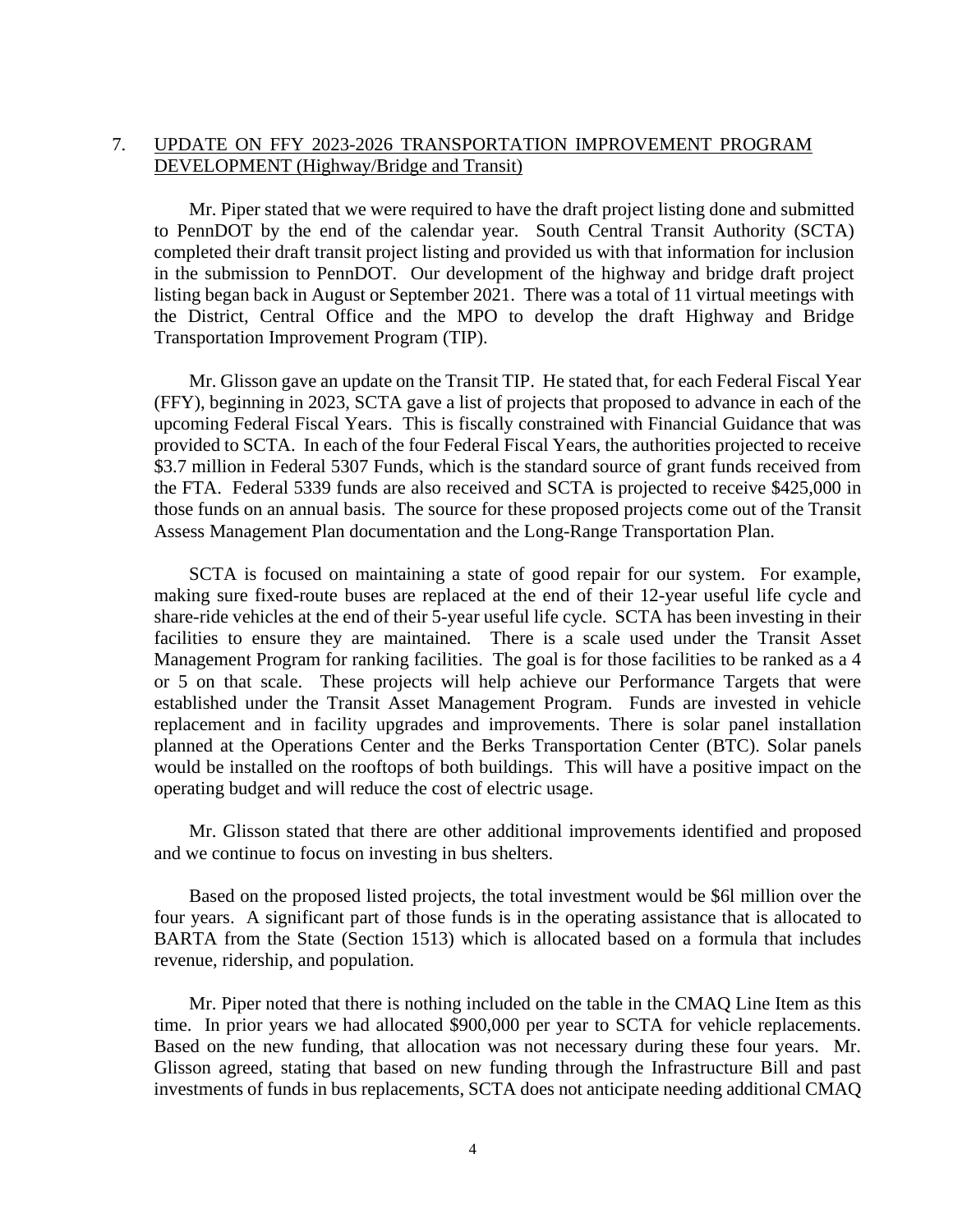funds programmed to fund our bus replacements in Reading. We will not need to replace or order new buses for the Reading system until the 2026 – 2027 time frame. We are looking to have CMAQ funds programmed for bus replacement after these next 4 years because there will be a larger group of buses that will need to be replaced. In order to replace those buses within the l2-year time frame, we would need the CMAQ funds to be programmed, because the \$3.7 million might not be sufficient funding to cover the cost of replacing those buses.

If there is an opportunity to expand service in the future, it would likely require the purchase of additional buses. In that situation, we might come back to the MPO to discuss providing programming funding in the future.

Mr. Piper stated that we do have funding programmed beginning in FFY 2027 and throughout the later years. There is \$450,000 in FFY 2027. After FFY 2027, the programmed amount is \$900,000. There are two more TIP updates between now and then. The programmed amount for bus replacement can be reviewed during those next two TIP cycles, and any adjustments can be made at that time.

MOTION: Mr. Piper made a motion to accept and forward the draft Transit TIP to the Coordinating Committee for their consideration. Mr. Krall seconded the motion and it passed unanimously.

Mr. Piper showed a chart that analyzed the funding allocations by funding source and program cycle between the FFY 2019-2022 TIP, FFY 2021-2024 TIP, FFY 2023-2026 (prior to the passage of the Infrastructure Investment and Jobs Act), and FFY 2023-2026 (after the passage of the Infrastructure Investment and Jobs Act). Beginning with the 2021-2024 TIP, money was moved to the Interstate Program. The FFY 2023-2026 TIP development process began with allocations that were still based on the Fixing America's Surface Transportation (FAST) Act funding. After the passage of the Infrastructure Investment and Jobs Act (IIJA), new allocations were projected for the FFY 2023-2026 TIP.

On average during this TIP, there is just under \$60 million a year for the next four years. That is a 30-40% increase over the prior TIP. If we would have gone with the change between the 2021 TIP and the pre-Jobs Act TIP, we would have been losing money. If we compare the current TIP to before moving the money to the Interstate, on average, we are still 14-17% behind that per year over the next eight years.

FFY 2023 program funding shows an increase in almost all of the categories when compared to FFY 2021. Urban funds increased approximately 13%, the Transportation Alternatives Program funding increased 140-150%, CMAQ funding increased 10%, and Safety money increased 33-45%. There is a new Bridge Investment Program that was put in place that goes beyond the regular bridge program. That gave us \$6.7 million a year to spend on bridges that are on the Federal Aid System. As a part of the Bridge Investment Program, there was an additional set-aside of l5% (approximately \$1.6 million per year) that went into the off-system bridge funding category. There was also an increase in funding to the off-system bridges as a part of the regular formula. This resulted in over a l00% increase in funding that became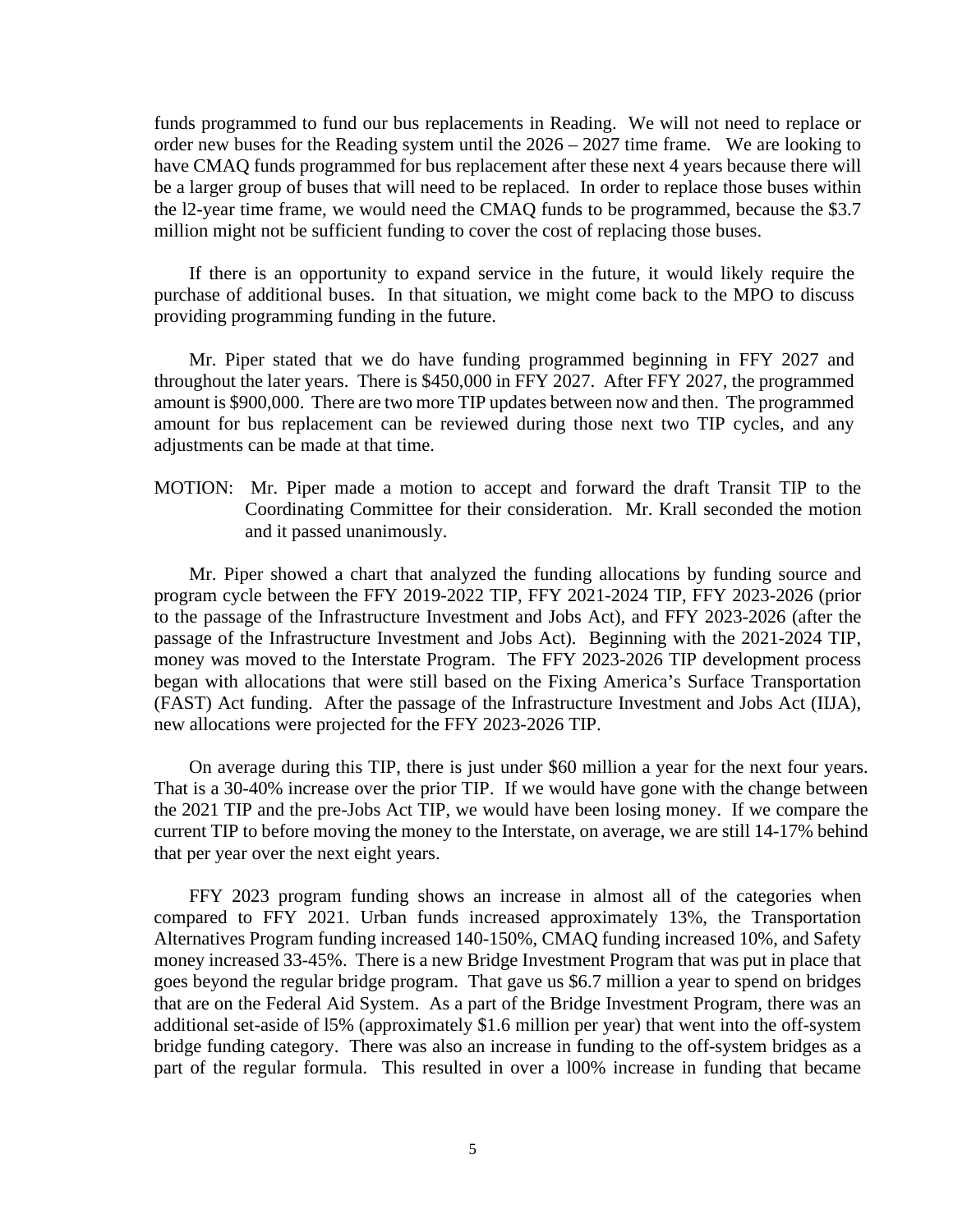available for off-system bridges, which are bridges that are part of the state or local system that is not part of the overall Federal Aid System.

Mr. Piper said that the state highway and state bridge funding is down between 9% and 15%.

On the Federal side, Surface Transportation Program (STP) funding increases modestly averaging about 7%. PennDOT elected not to shift any additional funding to the Interstate Program beyond those commitments from FFY 2021. As such, the National Highway Performance Program (NHPP) funding increased significantly averaging gains of over 81% over the TIP and nearly 195% over the following four years compared to the FFY 2021 program.

Mr. Piper stated during the initial meetings, carryover projects were looked at and identified as priority projects. Throughout the meetings, projects were identified and discussed relating to safety, congestion, and bridges. Follow-up meetings were held with FHWA relating to potential CMAQ eligible projects. Mr. Piper went through the list and identified projects that were on the prior TIP and addressed those project standings for the current draft TIP.

Mr. Piper stated that PennDOT added three new line items to the draft TIP. They are:

- 1) Bridge Consultants Assistance helps deliver bridge projects
- 2) Geo-Tech In-House Assistance
- 3) Guiderail Projects throughout Berks County
- Mr. Piper reviewed new projects that were added to the draft TIP. There were new highway, safety, congestion, and bridge projects added.

Mr. Piper said we assign the CMAQ funds to projects that made improvements to our air quality. The safety dollars are based on projects that are generated using the Highway Safety Improvement Program criteria. With the Bridge Program, we are looking to maintain as many bridges as possible using the overlay bundles and the preservation groupings, and then addressing those bridges that need replacing on both the higher and lower system. There are several paving projects that were looked at in the program, as well.

Action Chairman Vottero thanked Mr. Piper and Ms. Leindecker and staff members for doing a great job and he appreciates everything that was done. Mr. Krall asked if the additional projects are due to the additional infrastructure funding. Mr. Piper said that projects added were not broken out by post IIJA funding because there were going to be additions to the program anyway. However, a majority of the new projects added were a result of that additional post-IIJA funding. A large amount of road projects would not have happened without that additional funding. The extra \$8 million per year for the Bridge Investment Program will go a long way to improving bridges throughout the area. Most of the money went to PennDOT's Off-system bridges and not local bridges. We still need to find a way to get money to the municipalities for their bridge programs. Additional increases in other programs are anticipated as we progress through the process.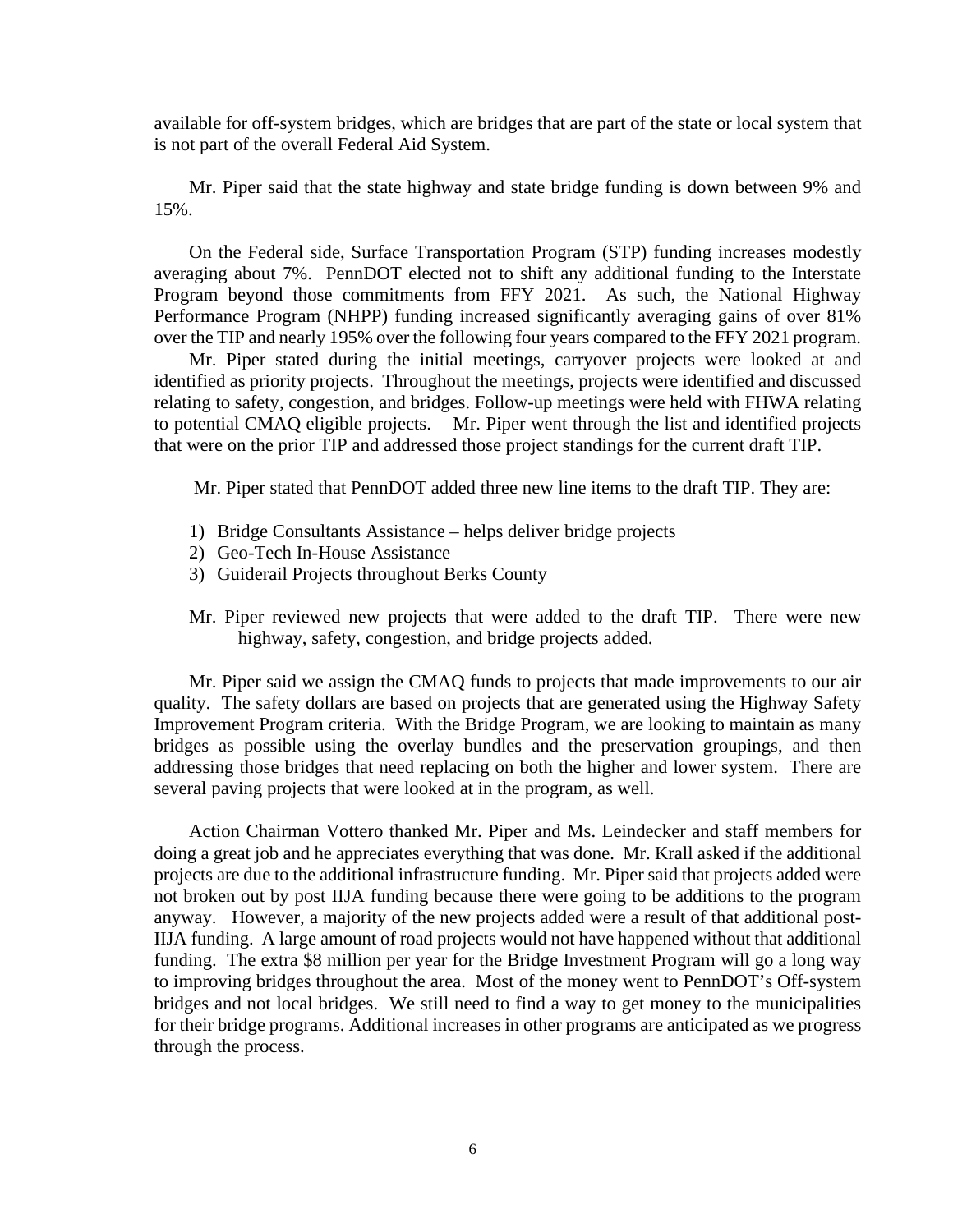Mr. Piper said that the District staff is what makes all of this work. The average person has no idea how complex this process is to take the available dollars and spread them out among the different projects/phases and make it come out balanced in every one of the fiscal years over a l2-year period. They do an incredible amount of work and do a great job.

MOTION: Mr. Golembiewski made a motion to recommend forwarding this project list to the Coordinating Committee. Mr. Krall seconded the motion and it passed unanimously.

# 8. REVIEW/RECOMMENDATION ON TRANSPORTATION ALTERNATIVES SET-ASIDE PROGRAM PROJECT FUNDING

Mr. Piper stated that municipal recommendations were solicited for Transportation Alternatives Set-Aside (TASA) funding through PennDOT. TASA funding is available for ten different categories of non-traditional transportation-type projects. The program has two sources of funds with an allocation to RATS and the other is money that is available statewide. This was another program that received an increase in funding. Prior to the passage of the IIJA, RATS was allocated approximately \$550,000 over two years. After the passage of the IIJA, the RATS allocation increased to \$1.4 million available over two years. PennDOT's funding increased as well.

The projects were evaluated through a two-part submission process this year. Municipalities and other sponsors put together a draft proposal of their project which was submitted to PennDOT. Each applicant then met with PennDOT and the MPO to discuss their proposal. They were given tips on their scope of work, associated costs, and a better understanding of the required federal involvement part of the process. The applicants were allowed to revise their application and re-submit them by mid-October 2021. After the revised applications were received for our review and recommendations, this committee met in December to review and score the projects. The following rankings and recommendations are:

- 1. Governor Mifflin School District submitted an application in the amount of \$700,000 for pedestrian improvements along Waverly Street in Shillington Borough related to their campus expansion. This project was highly ranked by the Technical Committee. Following our review and ranking, Governor Mifflin received \$620,000 from the Department of Community and Economic Development (DCED) under their Multimodal Transportation Fund. They did not need the full amount of funding that was requested from us. We discussed the possibility of offering them the balance of the funding for their project to get to their \$700,000 estimate. The Multimodal Funds are state funds; the TASA funds are federal dollars. With federal funding, the whole process must proceed as if it were a federally funded project. Governor Mifflin decided to withdraw their request for TASA funds and will proceed with Multimodal Funding and local funds to complete the project.
- 2. Albright College Proposal to make pedestrian improvements in the neighborhood around their campus with pedestrian crossings and facilities in that area. They were requesting \$726,000.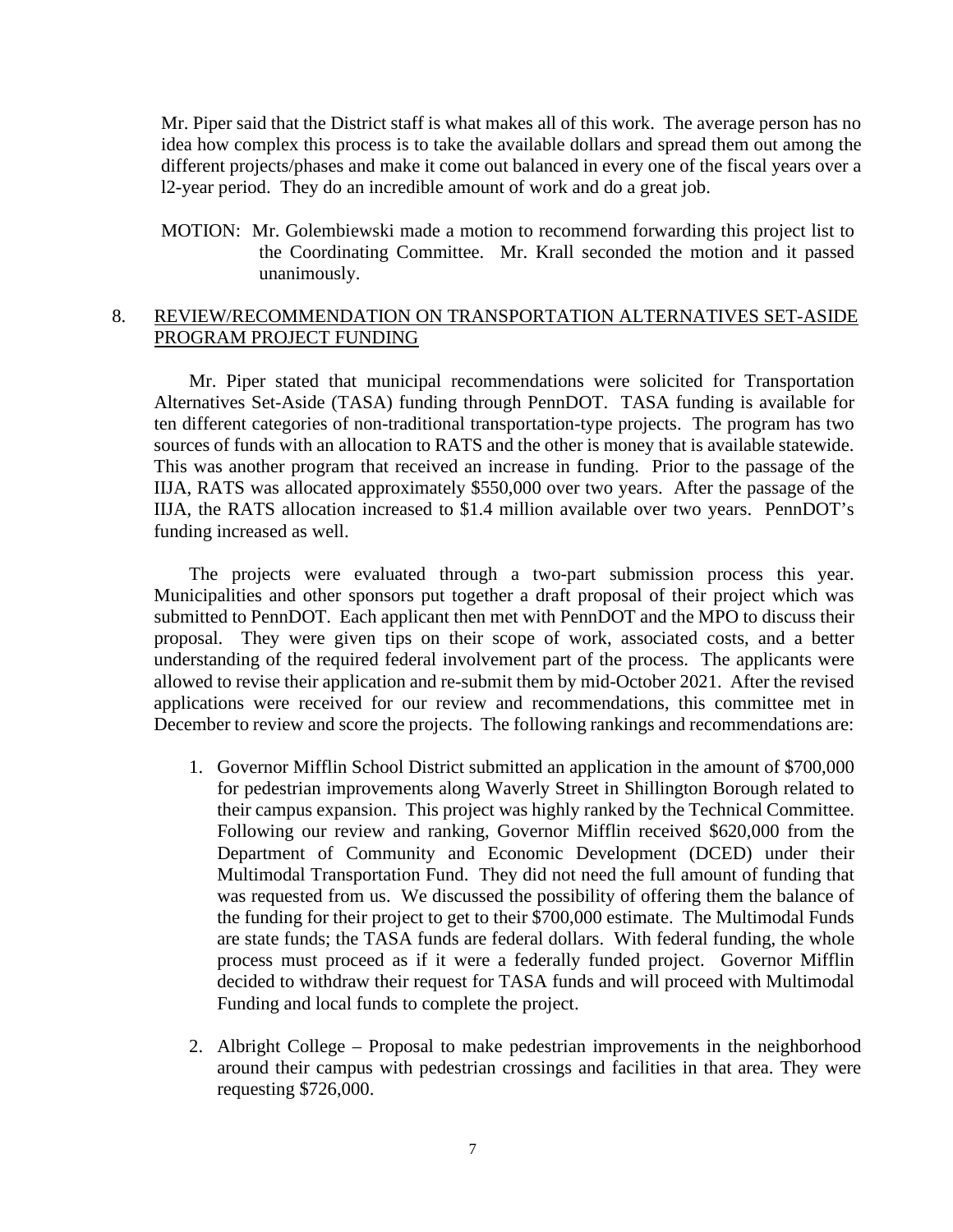- 3. Ontelaunee Township Requested \$230,000 to do improvements relating to treating stormwater runoff in the township.
- 4. Sinking Spring Proposal to do Complete Streets and streetscape improvements along their Columbia Avenue Extension project being proposed in the borough. This was not a bad idea but needs to be ready to go to construction by fall 2023. This project needs to be designed yet and is not appropriate to be funded at this time.
- 5. Cumru Township Submitted a project to look at a stormwater project on the Wyomissing Creek. There is a significant flooding issue involved. This is too early in the process, so they voluntarily withdrew their project for consideration at this time. They will resubmit the application in the future.

Mr. Piper stated that the Technical Committee recommended to fully fund the proposed projects for Albright College at \$168,475, and for Ontelaunee Township at \$233,705. This totals \$402,180 that would be funded from the available TASA funds in our region. We are recommending retaining the balance of the remaining funds in a TASA Line Item in order to apply the remaining funds to current projects that may go over budget or for future projects, subject to eligibility and readiness.

The Sinking Spring application will be forwarded to PennDOT with a recommendation that the project concept is acceptable at this time, but the timing of the request is too early in the process based on the current state of planning for the road on which the improvements are to be applied. We are willing to consider this project in the future.

MOTION: Mr. Krall made a motion to forward these recommendations to PennDOT and the Coordinating Committee. Mr. Golembiewski seconded the motion and it passed unanimously.

# 9. REVIEW/RECOMMENDATION ON UPDATED BICYCLE AND PEDESTRIAN PLAN MAPPING

Mr. Golembiewski stated that, in July 2020, the MPO adopted the Bicycle and Pedestrian Plan. The Steering Committee created to develop that plan has continued to meet. One of their recommendations, even as the plan was adopted, was to take the listing of proposed projects, project types, and locations and develop a more formalized network throughout the county. The listing of projects in the current plan is almost entirely based on public input that was received during the plan development process. As a result, the project types and locations are scattered and therefore not a cohesive network.

Since July 2020, staff set out to review mapping, review potential projects, and try to develop a more formalized integrated network. When we look at these projects, the mapping contained both bicycle and pedestrian locations for each of the five county planning areas that are used in the Berks County Planning Commission. It was recommended that we separate these two modes into separate bicycle-based mapping and pedestrian-based mapping.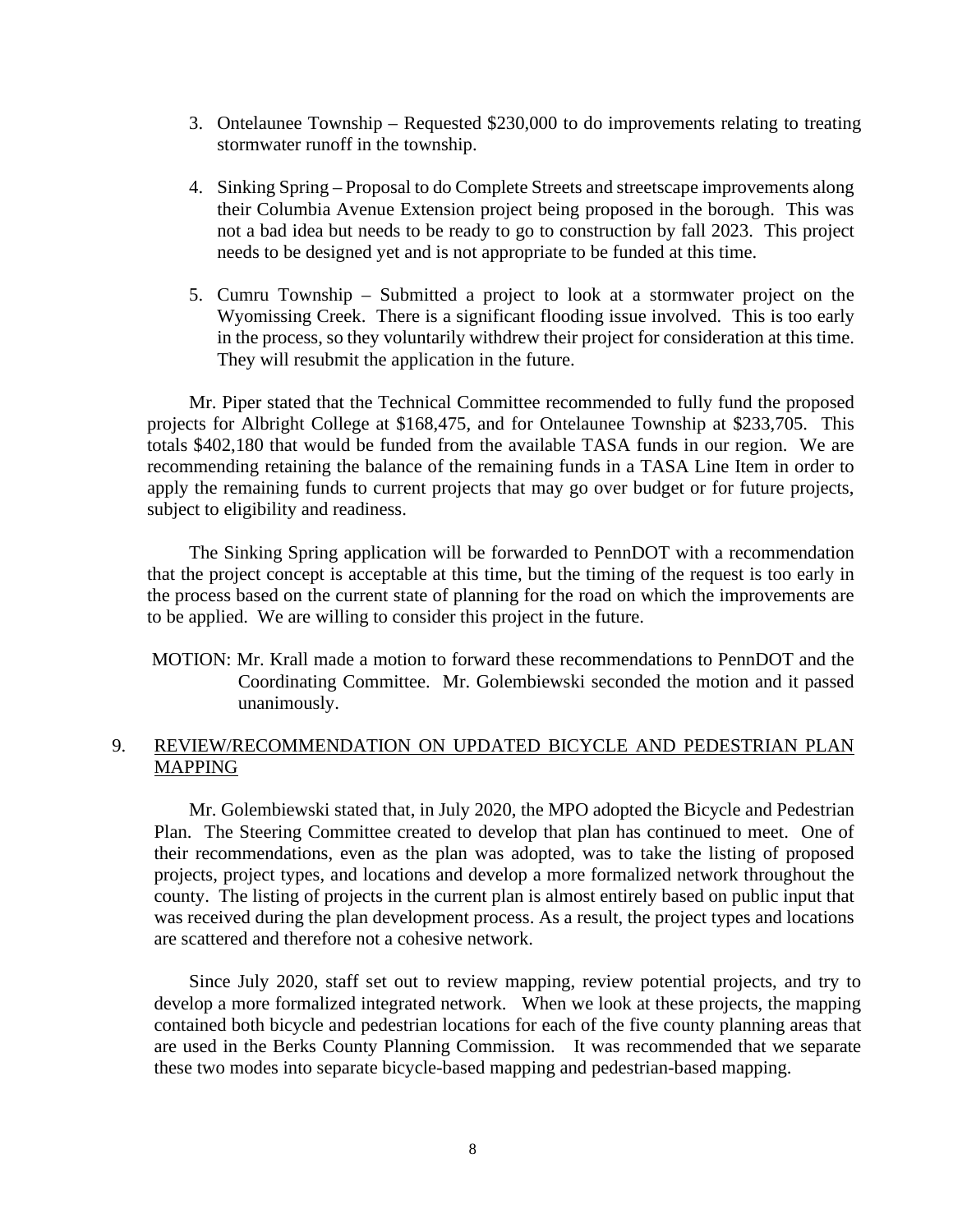Mr. Golembiewski stated that staff member, Ms. Laura Mursch, worked many hours over multiple iterations of these. We went through a number of review processes inhouse. With each process, there were more recommendations. The two modes were separated, which allowed more detail to be visible and remove confusion. As a result of separating the two modes and mapping them individually, the sidewalk network was added which made it more apparent where additional connections could be added.

Mr. Golembiewski said there was a recommendation for some type of a project along Hampden Boulevard going out of the City of Reading into Muhlenberg Township towards Barnhart's Dam area. That would serve bicyclists but not necessarily pedestrians. One of the concerns was that PennDOT was looking at a resurfacing project on Hampden Boulevard. They said that a striped bike lane would probably not work. Mr. Krall said this project was let last year. Now it is marked as a connection. These are spelled out in the document. A particular type of treatment and a specific location are not necessarily identified for each project location, but rather that some type of connection in that general area should be provided. This allowed us to highlight Hampden Boulevard both for bicyclists and the northern part for pedestrians, as well. The sidewalk network does go to the city line but then it is broken up and nothing is available for getting through the interchange and out to Bernhart's Dam.

There were other areas where connections were recommended such as from the Flying Hills Area to the Schuylkill River Trail. Again, instead of a specific location and treatment, it was recognized that a connection should be provided in that area.

Mr. Krall said he would like to see this mapping in more detail. He asked if there is still time for him to review the Metro Region mapping. Mr. Golembiewski said there is no required time frame on approval of this mapping. Staff has been working on the maps for a while and would like to get them adopted as an amendment to the Bicycle and Pedestrian Plan. The maps were sent to the municipalities for review in November 2021. Comments were requested by December 31, 2021. There were no comments received from any municipality. Mr. Krall said he doesn't want Reading to hold up the process. He wants to look at the Metro area and doesn't know if Mr. Golembiewski wants to wait until after the Reading Downtown Bicycle/Pedestrian meeting occurs. Mr. Golembiewski stated that the City's study Mr. Krall is talking about will not be completed until August 2022. Mr. Piper said he is okay with deferring any recommendation on this until either the February or March meeting.

#### 10. PENNDOT UPDATES ON TASA/MTF AND HIGHWAY PROJECTS

Acting Chairman Vottero gave an update on TASA, Multimodal Transportation Fund and Highway Projects.

Mr. Krall told Acting Chairman Vottero to call if there are ROW problems regarding the Spring Street Corridor Improvement, especially if it is around Railroad Street. Acting Chairman Vottero said he doesn't think it is a city issue, but rather an issue with Norfolk Southern. Approval is not needed by the railroad.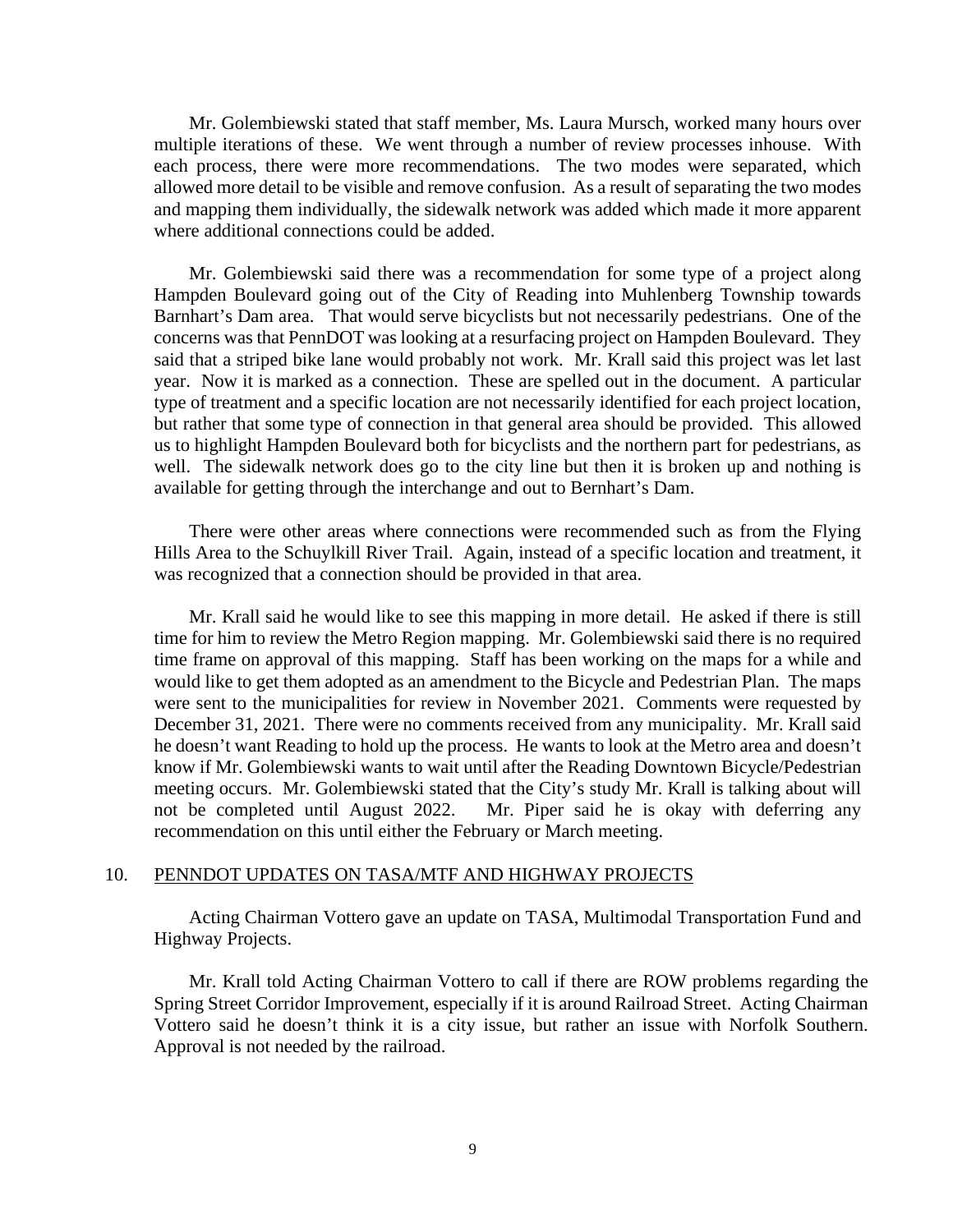Mr. Krall said that the Reading Schuylkill River Trail project has been awarded, and the city is scheduling a pre-construction meeting in a few weeks. This is called the N-Gap Project and runs from Buttonwood Street to the Penn Street Bridge along River Road and N. Front Street (RACC). The city is planning on fixing the remaining piece south between Penn Street Bridge and the Schuylkill River crossing with their own money and some grant money from DCED.

#### 11. COMMUTER SERVICES UPDATE

Mr. Boyer stated that the "Clash of the Career Links" competition was held in December. York County won that competition. Their transportation management staff works well with the Pennsylvania Department of Labor and the Career Link offices trying to find transportation options for the people looking for work and can be matched with available employment.

In Berks County, a transition has been completed for an outreach coordinator. Mr. Mark Easteadt, from Commuter Services, has transferred to Virginia. Ms. Michelle Schribbick, from the NEPA region, is now the main outreach person in Berks County.

Commuter Services came out of December with a busy schedule of health fairs and employer-sponsored events that are ready to go in January. The MPO will continue to be updated with any outreach news.

 Mr. Boyer stated that, in December, there were 9l new people that joined the Commute PA system. The people in the system tracked 5,300 green trips, which includes 138,000 miles not driven. About \$77,000 went back into the pockets of those commuters who tracked their trips and are a part of the program.

Berks County was the victor in the "Clash of the Counties".

## 12. OTHER BUSINESS

- Mr. Piper stated the 2022 meeting schedule was distributed.
- There was a notice sent out from PennDOT that money was distributed under the Rail Transportation Assistance and Rail/Freight Assistance Program. The Redevelopment Authority of Berks County will receive \$1.4 million to replace track and construct siding in Boyertown. The Redevelopment Authority owns the track operated by the Colebrookdale Railroad and Eastern Berks Gateway Railroad Company.